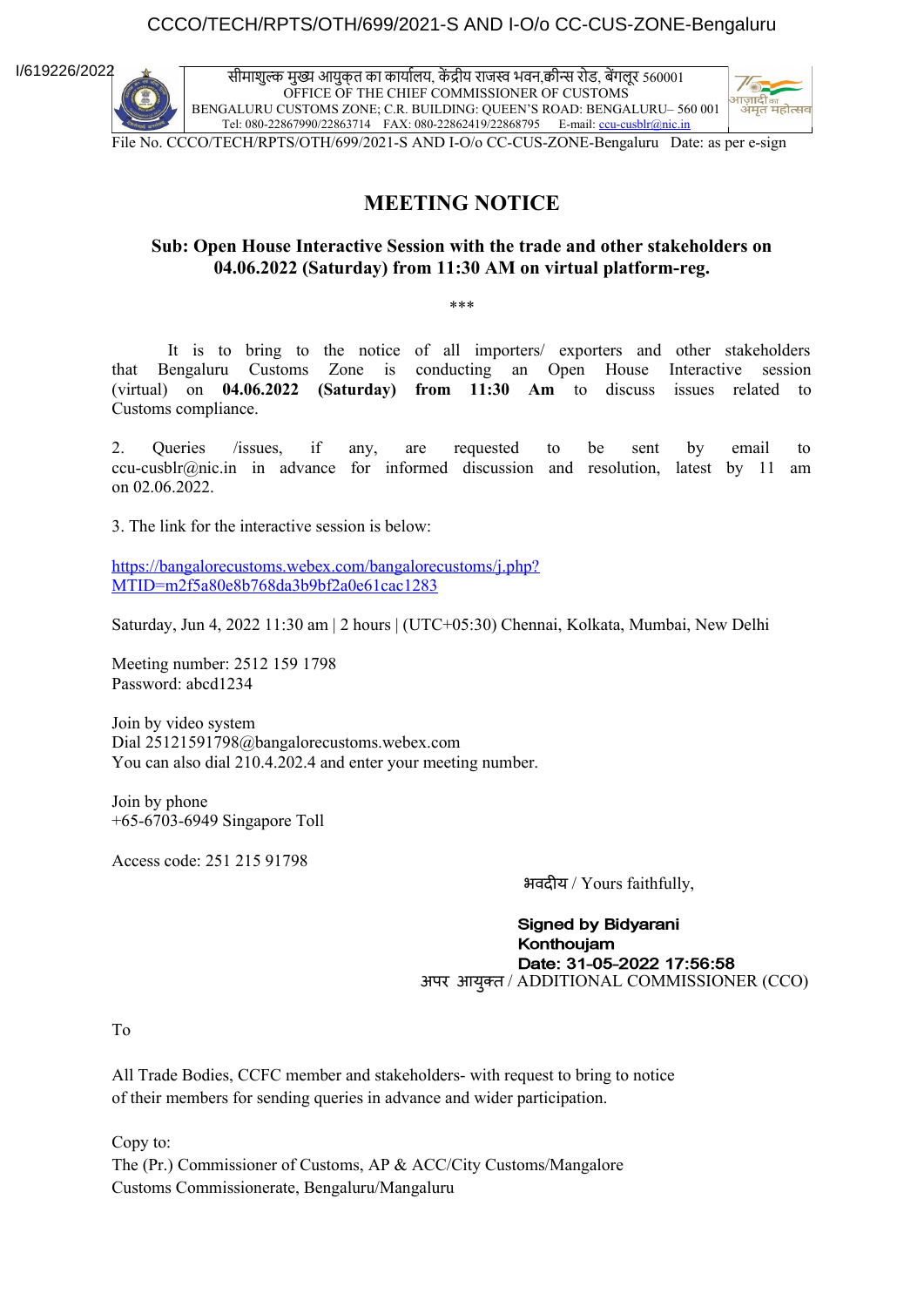### Check List for Advance Query related to Drawback/RODTEP/ ROSCTL Pendency

| <b>Name of Exporters</b>      |  |
|-------------------------------|--|
| IEC No.                       |  |
| Shipping Bill / Date          |  |
| EGM / Gateway Filed ? If      |  |
| Yes EGM No.                   |  |
| Is PFMS Account Accepted?     |  |
| Is Drawback scroll            |  |
| generated? If yes, mention    |  |
| Scroll No./Date)              |  |
| If the answer is "No" to the  |  |
| previous question, whether    |  |
| any query is pending          |  |
| against the Shipping Bills?   |  |
| If the answer is "Yes" to the |  |
| previous question, whether    |  |
| Query was Replied -           |  |
| (Yes/No)                      |  |
| (If Yes, Date of Last reply)  |  |
| Whether proper scheme         |  |
| code like 19 (Drawback),      |  |
| RD, RS, 62, 63 etc. was       |  |
| declared?                     |  |
| Is Electronic Ledger created  |  |
| successfully in ICEGATE ?     |  |
| Whether Yes option was        |  |
| selected in reward scheme     |  |
| to avail RODTEP               |  |